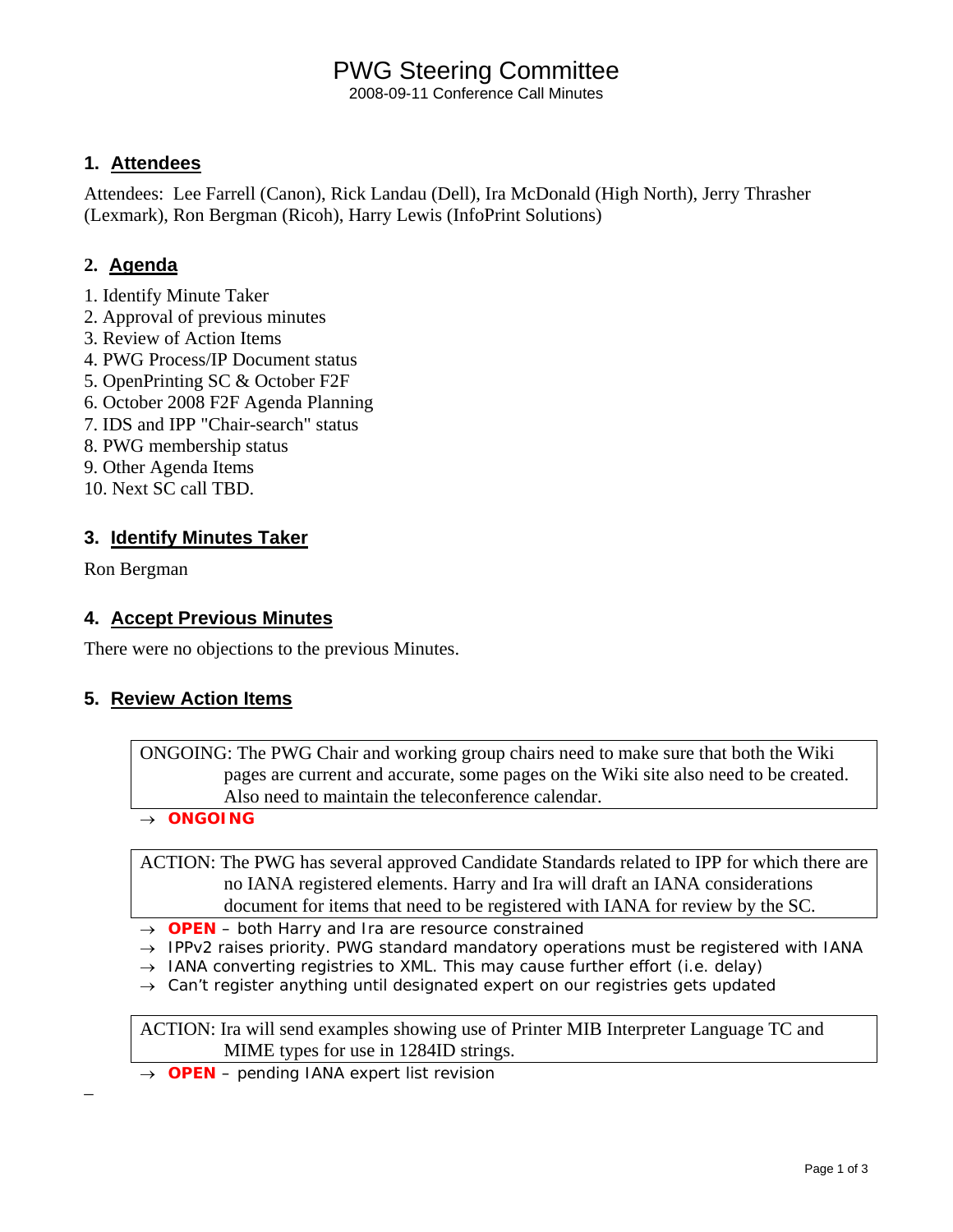### PWG Steering Committee

2008-09-11 Conference Call Minutes

ACTION: Harry will forward the prtChannelType proposal to IANA. (Pending IANA expert list revision.)

→ *OPEN – pending IANA expert list revision*

ACTION: Jerry will contact the ISTO about ordering of disk drives after getting documented signoff from the other officers.

→ *OPEN – Jerry is timing his request with arrival of a stable sysAdmin.* 

ACTION: Jerry will ask ISTO for a copy of current Participation Agreement document with ISTO

→ *CLOSED – the current copy is the latest.*

ACTION: Jerry will contact the IETF about the designated experts for the printing RFCs.

→ *OPEN – Jerry has not been able to get a response. He will contact the IETF chair and work to get this closed.*

#### **6. Process/IP Document Status**

No change.

#### **7. OpenPrinting SC & October F2F**

The Open Printing SC group is requesting approximately  $\frac{1}{2}$  hour at the October F2F to discuss projects of interest to the PWG.

#### **8. October 2008 Face-to-face Agenda Planning**

See http://pwg.org/chair/meeting-info/meet07.html for an updated 2009 meeting schedule. The proposed agenda is: Tuesday, October 21,2008: 8:30 – 11:30 IPPv2 11:30 – 1:00 Lunch 1:00 – 3:00 WIMS  $3:00 - 5:30$  Plenary Wednesday, October 22, 2008 MFD (all day) Thursday, October 23, 2008 IDS (all day)

#### **9. IDS / IPP w/g Chair search status**

Due to a change in employment, Ron Bergman will be relinquishing his position as working group Chair by the end of October, 2008. Ron Nevo and possibly Dave Whitehead could assume the position for IDS. No one has volunteered for the IPPv2 position. Jerry will send a note to the IPP list to ask for volunteers to assume this position. If no one volunteers, the group may be suspended.

#### **10. PWG Membership Status**

The part of Sigma Tel involved with printing (Conexant) has been located. Norbert is still the contact.